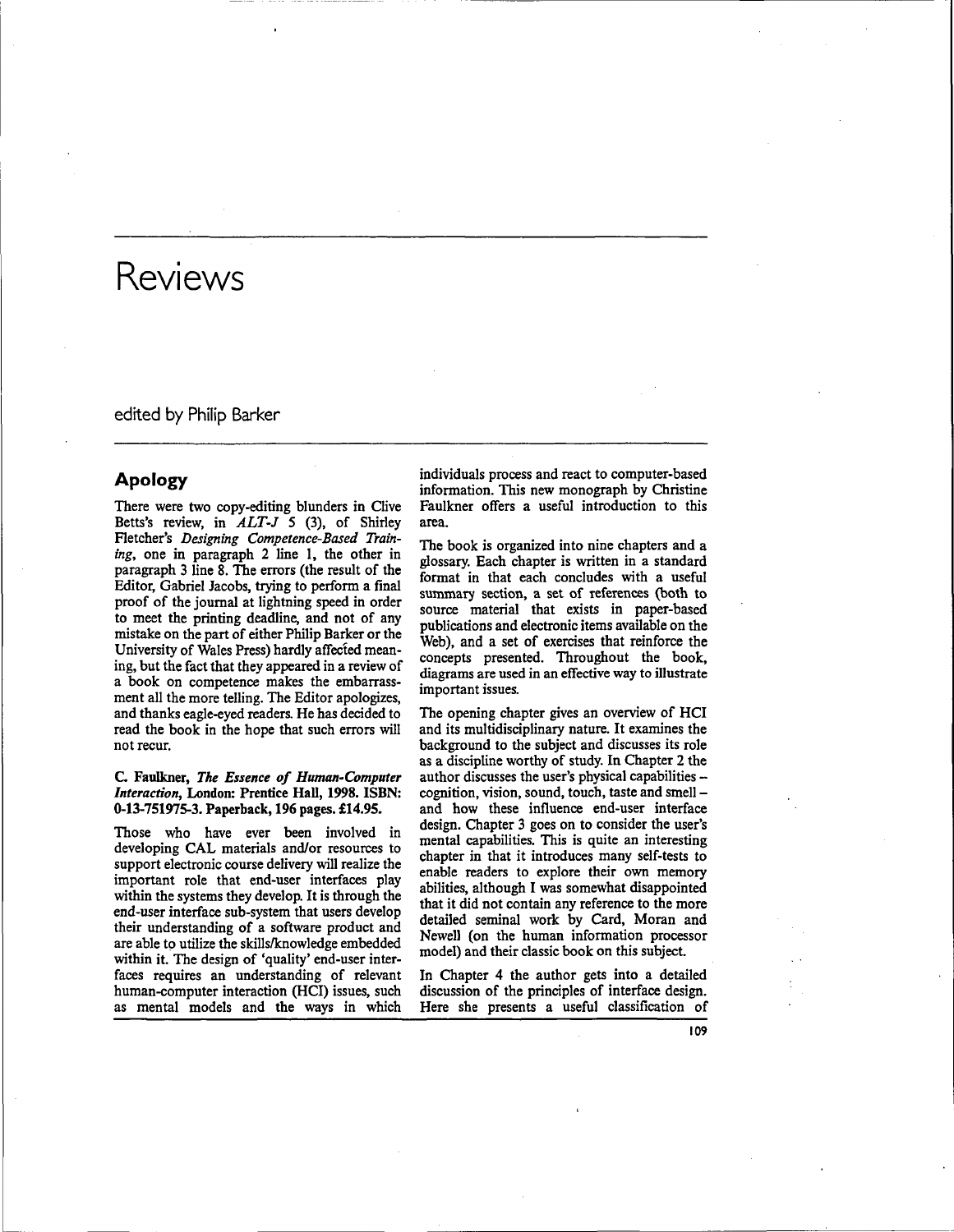interaction styles, then discusses the important differences between direct and linguistic manipulation within the context of designing end-user interfaces. Design issues are further considered in Chapter 5 where there is a discussion of the different types of user likely to be encountered in a HCI system, and how their needs should be accommodated through various design processes such as task analysis, data collection and rapid prototyping.

As is the case with all computer-systems development work, evaluation and testing are of paramount importance. Various issues associated with this topic are addressed in Chapter 6. Naturally, because of the restricted size and 'overview' nature of this monograph, these issues are addressed only in a cursory way. Nevertheless, the book does cover most of the important topics that need to be considered, such as hypothesis formation, experimental design and the use of questionnaires, interviews and evaluation experiments.

The evaluation techniques described in Chapter 6 are often used to measure the 'usability' of a computer system and its associated set of enduser interfaces. The content of Chapter 7 ('Making Systems that People Can Use') therefore follows on quite naturally from the previous one. Its main thrust is a discussion of usability engineering; this is followed by a section on socio-technical design issues - that is, fitting the process of design into the framework of the needs of the organization involved. Sadly, the early part of this chapter makes no mention of the important (and well-known) work on usability that has been undertaken by Shackel's human factors group at Loughborough. Still, the treatment presented suffices as a modest introduction to this important area.

Fundamental to good HCI design are considerations of relevant ergonomic, health and safety issues. The relevance of these topics is discussed in Chapter 8, while the final chapter looks to the future. It discusses the problems of introducing computers into the workplace and the home; there is also a section on computers and the law (which deals mainly with copyright issues). Bearing in mind the impact of the World Wide Web (which is discussed in a section called 'Hypertext and the Web'), I was disappointed that this chapter made no mention of the future potential impact of HCI (and computers in general) on the ways in which we learn, study and communicate. Another major omission from this chapter, in my view, is any mention of virtual reality and the requirements that this technique places on end-user interface design.

Overall, despite the limitations that I have alluded to, I enjoyed reading this book. It would form a valuable 'taster' for those wishing to find out more about HCI and its many applications, particularly future CAL developers whose aims should be to produce effective, efficient and usable CAL software.

#### *Philip Barker, University of Teesside*

*International Encyclopedia of Educational Technology,* **edited by Tjeerd Plomp and Donald P. Ely (2nd edition), Oxford: Pergamon (Elsevier Science Ltd), 1996. ISBN: 0-08-042307-8. Hardback, 692 pages. Dutch Florins 356.**

The nature of educational technology is currently undergoing **a** period of rapid change and development. This is largely being driven by developments in Communication **and** Information Technology, but is by no means limited to it. The changing technology is also modifying our understanding of many aspects of educational theory. This encyclopaedia is designed as a 'reference source for researchers, faculty members, teacher educators, government officials, educational administrators, and policymakers'; and it would certainly provide any of those with a useful point of departure for approaching any of the range of issues touched upon by developments in educational technology.

It is part of **a** series of one-volume encyclopaedias drawing upon articles from the *International Encyclopaedia of Education.* This volume contains some 123 articles of which 19 were especially commissioned for it. They cover the whole range of educational technology issues from theoretical discussions of instructional psychology (Lowyck and Elen) and constructivism (Cobb), to the practical design of learning spaces (Knirk) and the production of various media (various contributors).

The entries are organized into five broad categories: (i) Education Technology: Definition and Conceptual Background; (ii) Design Functions, Tools and Resources; (iii) Delivery Options; (iv) Applications and Institutional Settings; and finally, (v) Emerging Issues. Each of these sections is then further divided into **a** number of sub-sections that make their contents more accessible. However, the editors are at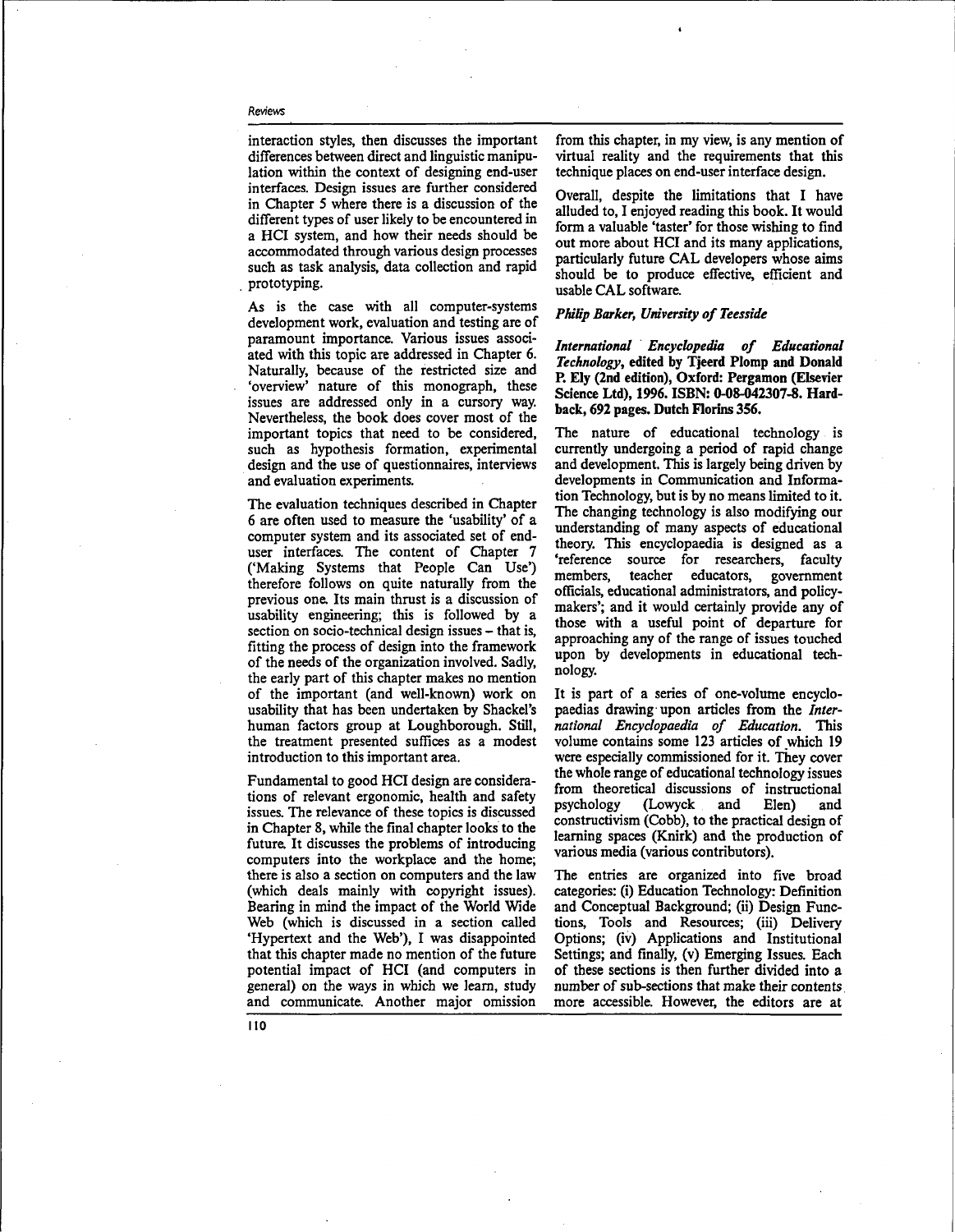pains to point out that the sections are inevitably somewhat arbitrary and that entries might well have appeared in more than one category. In general, they have done a good job of crossreferencing materials throughout. Accordingly, pursuing an inquiry is likely to lead the reader to cover a range of related issues. Indeed, the accessibility of information within this encyclopaedia of is one of its greatest strengths. And accessibility is further enhanced by a useful subject index and an index of all the names referred to throughout the text. Finally, each article contains a substantial bibliography of further reading that extends the reach of the encyclopaedia beyond its covers.

A brief examination of each of the five sections will help to give a better idea of the nature and scope of the collection. The first, Education Technology: Definition and Background, sets out a view of educational technology '.. . as a problem-solving process, concerning most aspects of teaching and learning through media and technology, in the context of education and training'. This section then considers some of the various fields that contribute to aspects of educational technology, including such theoretical ones as those mentioned above and areas like ergonomics (Oborne) and Artificial Intelligence (Elsom-Cook). Again at a practical level this section also sets out detailed lists of journals and organizations that treat issues associated with educational technology.

The second and one of the two longest sections, Design Functions, Tools and Resources, covers those issues that arise in the design, development and production of learning resources. It includes sections on Needs Assessment, Design, Media Production, Evaluation, Diffusion and Implementation, Management, and Resources. The last section touches upon resources such as Libraries (Woolls) and Information Systems (Brandhorst). The Media Production section is particularly valuable, containing as it does specific entries for each of range of media including text, still images, audio and computer programs. However, it does have one odd lacuna: video. Although the use of television as a dissemination medium is touched upon elsewhere (e.g. by Tiene, and by Grabowski), there is no entry on the issues involved in the production of televisual materials. Given the ever-increasing importance of video and other animated images within multimedia learning resources, this does seem a rather serious omission.

The third section, Delivery Options, is the other major section of the encyclopaedia and it is divided into sections that cover Strategies, Techniques, Materials, and Devices. There is considerable overlap between this section and the previous one, but with the very important difference that while the second section deals with issues concerned in the production and development of resources, this section deals explicitly with issues that arise in the delivery of those resources. Thus, while the second section contains entries about the production of various media, this contains entries about the 'role' of such media (e.g. Denning and Read, or Russell and Molenda). The section also deals with various strategic issues like the exploitation of modular curricula (Warwick) or the use of discovery learning (Tamir) or open learning (Lewis).

The fourth section, Applications and Institutional Settings, discusses Educational Sectors, Subject Matter Domains, and what are described as Other Applications. As one would suppose, the first of these sub-sections provides entries on such things as the role of technology in primary and secondary education (Molenda), special-needs education (Thorkildsen), vocational education (Roth), distance education (Bates) and teacher education (Collis). Interestingly, there is no entry for Higher Education. The sub-section on subject matter domains covers maths (Olive), science (Voogt) and languages (Ng), as well as more general articles on the curriculum. Under the heading of Other Applications, this fourth touches upon issues like planning (Colletta and Kwong) and research (Schliecher).

The last section looks forward to a range of 'Emerging Issues', and these include among others: the impact of broadcasting (Comstock), visual literacy (Petterson) and gender (Janssen, Reinen and Plomp) The final entry also deserves a special mention. It is on Copyright (Sinofsky): the impact of this issue on the economics of education is something that no educator or education manager can afford to ignore.

Although this encyclopaedia appropriately ends with a section on emerging issues, it is the emergent nature of the technology that generates the book's greatest weakness. It is inevitable that much of what is contained within any such compendium will be out of date almost before it is published, and this is certainly true for a number of entries here. An examination of the

I I I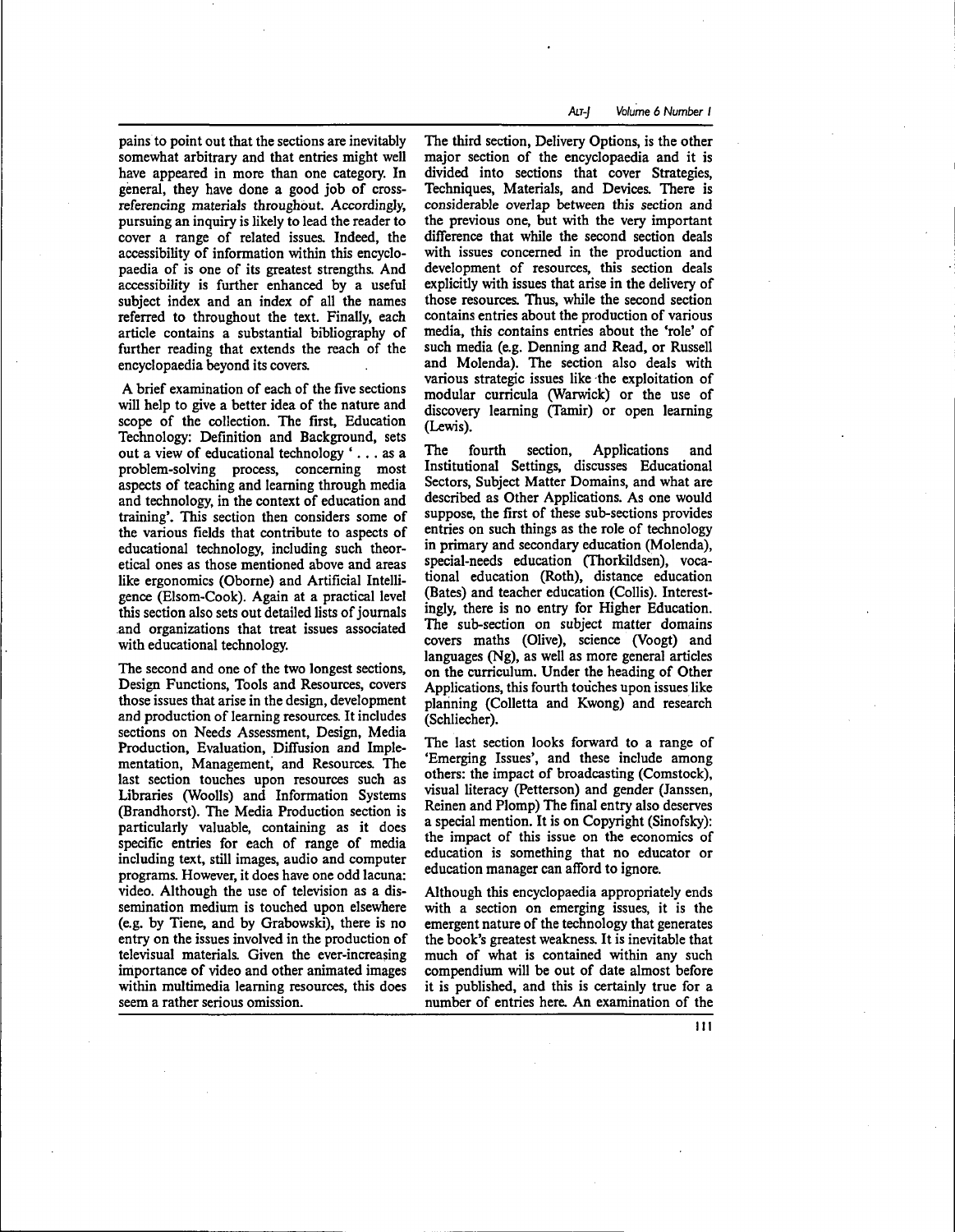suggestions for further reading indicates that, overall, the entries are up-to-date up to and including 1995. After that, references become somewhat thin. But this is of course inevitable. The encyclopaedia is a snapshot of the state of the art in about 1995, and as such provides a useful point of departure for researchers in the field. However, the field is rapidly developing. The clearest example of this is with reference to the Internet. There are several hundred index entries for computers, computing, software, courseware etc., but there are fewer than 20 references to the Internet or the World Wide Web, and none whatsoever for 'intranet'. Furthermore, none of these references is substantial, most merely indicating that this will be an important development in the future. The prediction was right, and a 1998 edition of such an encyclopaedia would tell a very different story.

Of course, this is less of a problem for entries dealing with more theoretical or general issues. The discourse of education theory has moved on in the last three years, but probably less radically than some of the technologies. Further, it is probably still more clearly in touch with its roots. References to Piaget or Vygotsky are likely to remain of interest for sometime. As such, it is still possible to recommend the second edition of *TTte International Encyclopedia of Educational Technology,* perhaps not for purchase by individuals, but certainly as a valuable reference tool in libraries until it is time for the third edition.

#### *Bruce Ingraham, University of Teesside*

Amanda Scott, *Learning Centres: A Step-By-Step Guide to Planning, Managing and Evaluating an Organizational Resource Centre,* **London: Kogan Page, 1997. ISBN: 0-7494-2293- 9.** Hardback, **216** pages. £27.50.

This book provides a set of guidelines on how to initiate, promote, establish and run a learning resource centre within a business organization. My initial reaction was positive: someone was going to tell me all the pitfalls in establishing a learning centre and how to avoid them. But it quickly became apparent that the emphasis was on business organizations rather than educational ones. Obviously, there are differences between these organizations with respect to the way in which staff can be motivated to adopt new skills and practices.

There are 13 snappy chapters, most of which are fewer than eight pages, and they provide a helpful compendium of tips and checklists. Timescales and costs, issues to do with starting, resourcing and marketing a centre within organizations are all quickly dealt with. The bulk of the book is devoted to chapters on Administration and Logistics, and to case studies.

In the opening chapter, the author extols the virtues of self-development through resourcebased learning, but concludes that it is not a 'natural process'; in other words, that it is not something in which most staff indulge unless encouraged to do so. Thus the premise of much of what follows is that while it may be in an organization's interest for staff to develop their expertise, it is also that organization's responsibility to provide the facilities, time and the motivation for them to do so. Transferring this idea to the management of teachers in Higher Education would be a major leap forward!

The chapters which follow examine the early tasks of the learning-centre manager – establishing the need for the centre, getting support from senior management, overcoming resistance, funding, and so on. All these tasks are treated with an industrial eye. There are many lessons to be learned in higher education from this approach, but they may run contrary to the image of universities as the home of independent, free-thinking scholars. Offering gifts, holding competitions to name the centre, providing games, involving families, and giving monetary rewards for learning are all suggestions to build interest and support.

The author then moves on to starting the project. This involves setting up a working party, making crucial decisions like opening hours, security, assessing training needs, marketing the centre and organizing a launch. Following, this, the author discusses what to put into the centre by reviewing resources and evaluating their use. There is a chapter on multimedia which concentrates on technical issues, as though all teaching materials were available in all formats and that there really is a choice between CD-I and CD-ROM other than one based on the availability of software.

The most stark contrast between the industrial approach and that in higher education is contained in Chapter 9 with a debate on the need for non-vocational materials to induce staff to use the centre (programmes on home furnishing, planning a wedding, cookery, foreign-language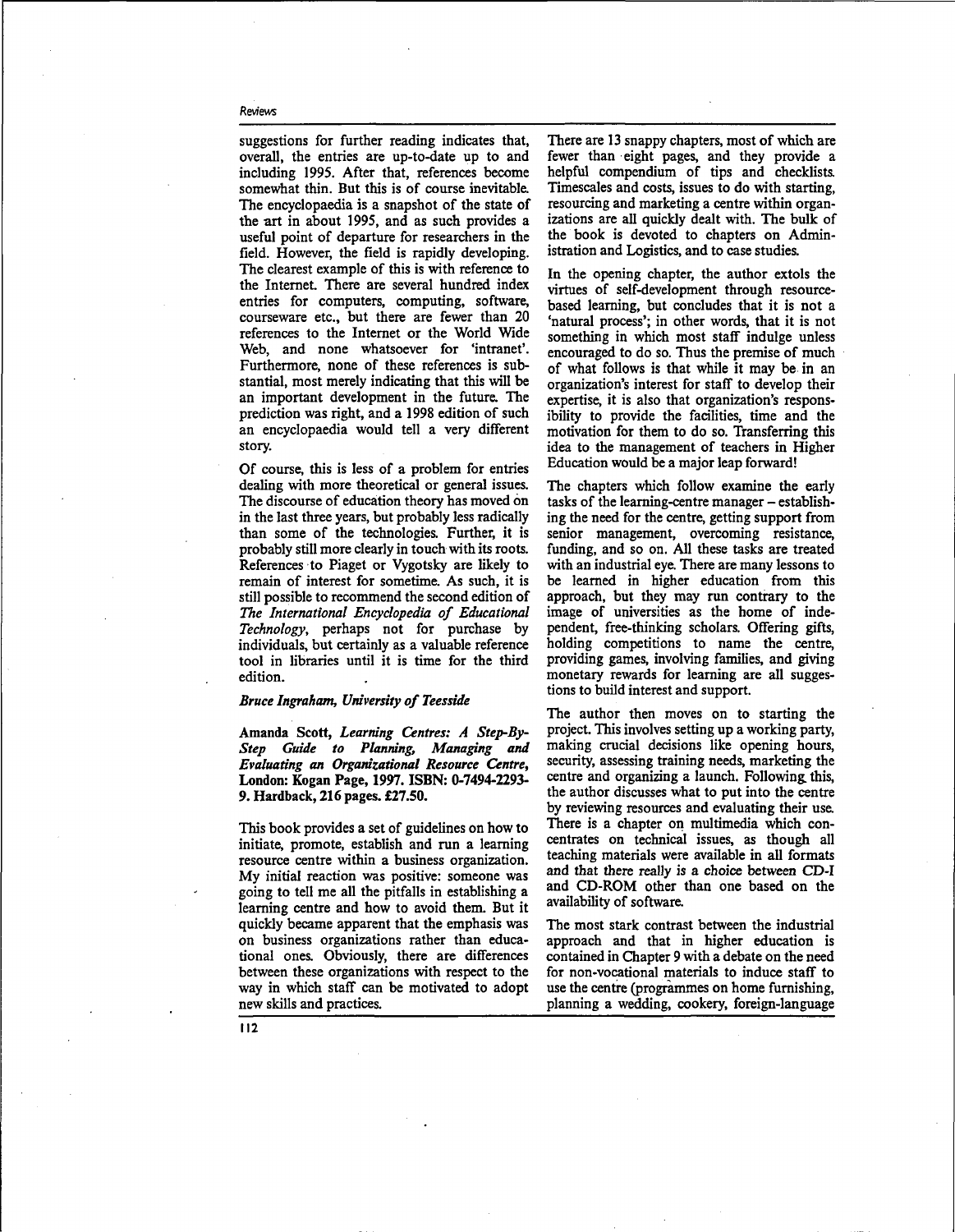training, setting up your own business, etc.). A small section on the Internet ('Does it have a place in the learning centre?') again betrays the non-academic provenance of the work.

The heart of the book is the administration and logistics of running a centre. Bitter experience has shown many of us that it is the lack of continuing time, resources and commitment which results in the initial enthusiasm fading and the number of return visits to such a centre declining. Students are good in this respect. Everything is new to them all the time, and they are motivated by assessment. Staff, however, are more difficult. The book proposes addressing the problem of continuing interest by deploying incentives to keep staff coming back. Learningrelated pay, establishing a learning club, rewarding performance  $(1/2$  hour = 10 points -100 points and you get a prize or air miles). It would be interesting to see the reaction to these suggestions from the cynics with whom I work!

The case studies make interesting reading. Some motivation behind forming a centre in the first place can be the difficulty of releasing staff for formal courses. As the move towards the formal training of university staff to teach gathers momentum, this is an aspect of such courses which will become increasingly important especially for split-site institutions. The larger centres have full-time managers whose responsibility it is to man the centre, run induction sessions, purchase and maintain hardware and software, etc. Others have systems in which this responsibility is shared between individuals who also have other responsibilities. The implication of the case studies is that permanent manning is the most effective way of promoting the use of a centre.

The appendices contain forms for evaluating materials and evaluating the centre itself, a reading list, and some screen dumps from a number of common computer-based teaching programs.

Is this book going to be of interest to ALT members who mostly work in higher education? It is difficult to read from front to back, but it does contain some excellent ideas which might be adapted for use in, say, a launch of a centre or in those desperate moments when a centre manager has sat all day in an empty room. It also provides some interesting insights into what is possible in the workplace when profits depend on a highly motivated and trained workforce. So, as a work of reference, I am glad to have it on

my bookshelf. I am sure that I will be using it when the University decides that day release for teaching staff doing the Postgraduate Certificate in Undergraduate Teaching is no longer possible, and that self-development through a learning centre is the most cost-effective way forward.

*Tony Cook, University of Ulster*

Pat Hedges, *Increasing Profitability by the Effective Use of Learning,* London: Kogan Page, 1997. ISBN: 0-7494-2082-0, Hardback, 248 pages. £25.

In scope and range this is an ambitious book. Its explicit focus is on 'outputs':

'[. . .] the quantifiable results of learning, the manifestation of the personal experience of growing and improving performance on a continuous basis. It demonstrates the accrual of advantage to be gained in producing a system of self-perpetuating growth in performance improvement which, both individually and with the benefit of synergy of productive teams, positively increases the finances of business.' (page 1)

The introduction goes further to identify that the book:

'[. . .] has been written with learners, trainers, training providers, managers, team leaders evaluators and HRD specialists in mind. People in organisations who may be contemplating standards-based performance systems, or who are already involved in them. Above all, the book is for individuals who wish to improve their performance, whatever job they do. They will receive advice, guidance and hopefully the motivation to fully realise their potential and help their organisation towards productivity.' (page 2)

#### Ambitious indeed!

There are 12 chapters with supporting appendices, references, suggestions for further reading, and a comprehensive index.

Chapter 1 offers a whirlwind account of the distinctions between training and learning. There is an assured matter-of-factness about much of this chapter that may limit its use to educators and trainers. Chapters 2 to 5 offer an introductory review of organizational structures, organizational culture, and leadership. Much of this will be familiar to readers of Handy or similar subjectauthors. Both checklists and questionnaires are used extensively in these chapters. Chapter 6 explores 'Your influence on your performance'. This seems to be, at one level, a pivotal chapter,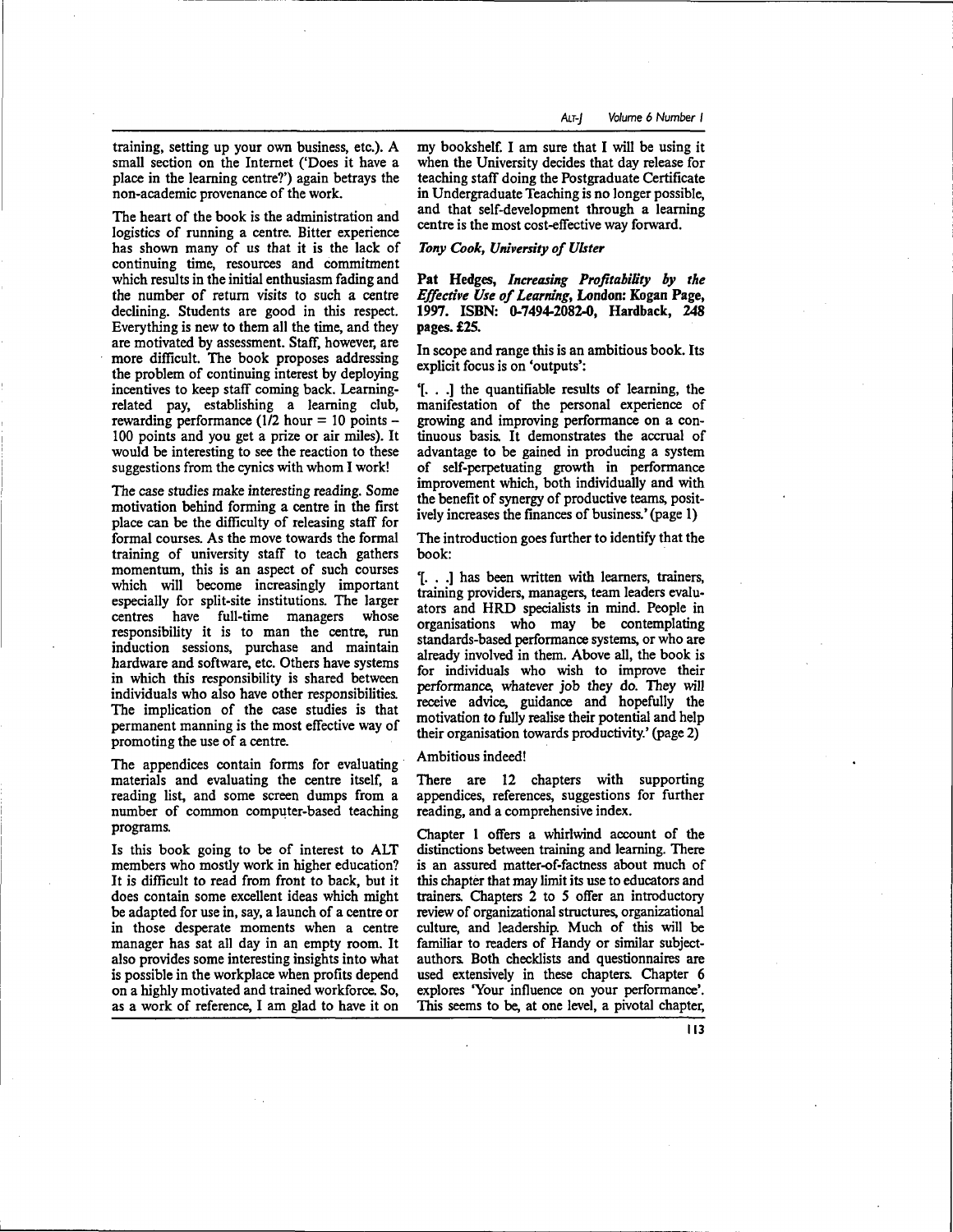given the stated focus of the text to promote selfawareness and self-help. At another level, it sits uneasily in content and style in a text predominately written to this point, and subsequently, for a more professional or managerial audience. This illustrates my primary concern with this book: specifically, that in attempting to be comprehensive and of value to everyone, it is insufficiently focused on either the individual seeking to explore her/his own training needs, or the organization assessing the value of specific approaches to training in a turbulent environment.

This tension caused by a commendable desire to be comprehensive underpins the remaining chapters of the book. Chapter 7 briefly considers the trainers' influence on performance. Chapter 8 is a more substantial consideration of the rationale for training decisions. The identification of poor performance and developing means of improving performance are the focus of Chapters 9 and 10. Chapter 11, at 49 pages the longest by far, explores the complex field of validating and evaluating performance improvement interventions. In a change of style, three case studies are used to demonstrate the use of a range of performance indicators. Both the case studies and the summary points made by the author may be of interest to both practising managers and Human Resource professionals. I am less confident that those who earn a living through evaluative practice will learn much they did not already know. Indeed, there are many in the field of academic evaluation who might question the view that 'the job of the evaluator is to [. . .] turn subjective evidence into objective evidence [. . . and] feedback results with conclusions and recommendations.' (173-4).

The final chapter follows an approach often found in Kogan Page publications: a short actionfocused advocacy of the author's case. In The Employer's Dream', Hedges offers an articulate and impassioned rebuttal of a set of objections to standards-based performance systems. She concludes with an equally clear set of assertions regarding the organizational and individual benefits to be realized by achieving competence through performance standards. It is questionable whether the earlier text justifies these assertions, or indeed the earlier rebuttals. However, the polemic is powerful and makes interesting reading.

This book explicitly seeks to address a significant range of issues and engage a wide audience. It offers advice and practical checklists which will be largely familiar to teachers of business

organizations, to organizational trainers and those familiar with NVQ and other competencebased training programmes. To a large extent it is a self-help book with a strong practical focus and a commendable clarity of style. Nonetheless, the reader would be advised to look elsewhere for an analysis which problematizes the contribution of competence-based learning or explores the methodological complexities of evaluating such a contribution. Rather, the text offers models of perceived good practice to inform and guide the practitioner based on the author's considerable experience in the field.

Overall, I found the book rather like a hastily arranged dinner party for people who are not quite friends - excellent in parts, less than that in other parts, and inconclusive at the end. Clearly the author knows the field. But in attempting to address the widest possible readership, I sense that the opportunity to produce a far better book has been missed. Maybe the title is a little misleading. This is a book that advocates, in a relatively uncritical way, a particular approach to, and rationale for, training. As such it has genuine value. But I am not convinced that it offers sufficient new insights in areas such as learning theory and the individual's motivation to learn to fully engage the wide-ranging audience it seeks, or to justify the largely unproblematic relationship between learning and profitability it presents.

## *Peter FunneU, University College Suffolk*

Jane Hart and Kirk Martinez, *Glacial Analysis* - *An Interactive Introduction,* London: Routledge, 1997. ISBN: 0-415-15971-7. Interactive CD-ROM (runs on both Macintosh and Windows 3.1 platforms). £39.99.

This is the first of several interactive products planned by Routledge for geography, and is the first teaching software on glaciers to be developed for undergraduates. The package consists of a CD-ROM and an accompanying booklet. The two complement each other well. The booklet is a good place to start, describing the functionality of the interface and providing a guide to the contents of the software. The CD-ROM delivers a number of multimedia resources including pictures, animations and video. Students interact with the package by answering questions and completing exercises.

The aims of the package are to teach students the techniques used for the analysis of glacial sediments. It covers methods used in the field for data collection and the analysis of the results of

**114**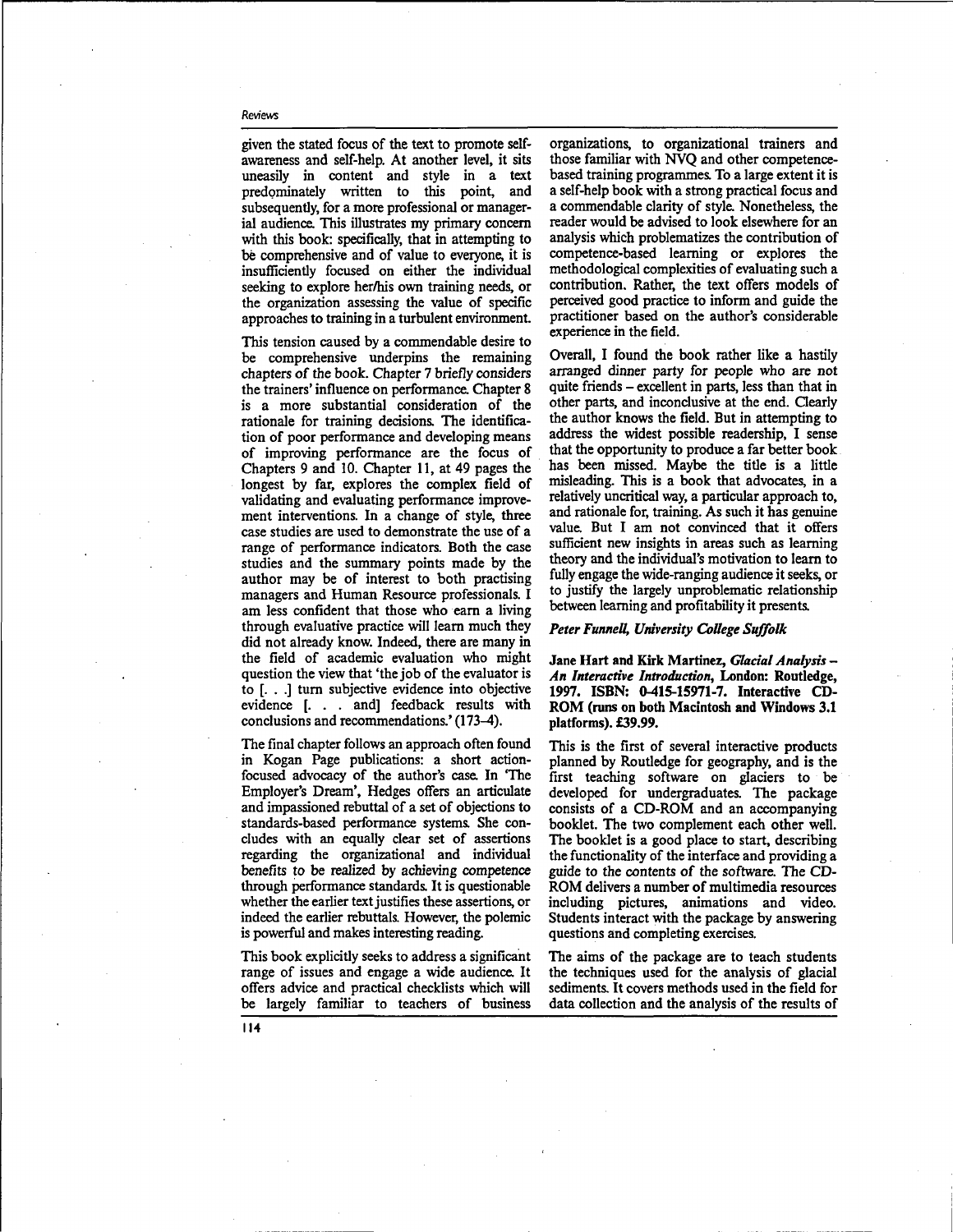data collection. The authors see the package being used in first- and second-year undergraduate courses in glacial geomorphology/ geology and in more general courses training for fieldwork. They also expect final-year undergraduates to use the package for revision purposes. The package is suitable to run on a Windows PC or Macintosh system, and was very easy to install on a Windows PC.

Section 1 of the CD-ROM introduces students to the glacial environment. Topics that are required for the later stages of the package are dealt with in more depth in this section. There is a large amount of information that is well illustrated with case-study photographs, videos, explanatory graphics and animations. The animations are excellent, assisting understanding of some of the more complex concepts of debris movement within a glacier.

The second section of the package details what is required from fieldwork to produce a correct analysis. Information and the techniques used for data collection are given for each aspect of a glacial sample. The material is well illustrated with photographic examples from the field. Knowledge gained is reinforced by. questions.

Till fabric is first introduced in Section 2, which looks at the method for collecting data on till fabric in the field. A video clip demonstrates the process from start to finish. Once the results have been collected, there are four different methods for plotting the data. The first two methods are simpler, and students have an opportunity to practise the skill on-screen. The latter two methods are more complex: students are expected to analyse the results of these within the package. This section equips students with the ability to collect data in the field and decide on a suitable analysis of their results.

Folds and faults are also first introduced in Section 2. An introduction to the cause of these features is provided. Animations show exactly how the features arise, knowledge that is required in the measuring of folds and faults. Brief instructions are given for measuring these features in the field. Unfortunately, unlike the till-fabric section, there is no explicit illustration from the field on how to take measurements. Students are also given an exercise to explore methods of analysis of the results.

The next section provides summary information on the different till types that students may encounter in the field. Further information is provided in table form to help decide which environment these originate from. This section is useful for students as a guide when returning from fieldwork with results.

In order to review and improve on knowledge gained from the package, the final section presents a number of exercises. These involve answering questions that vary in style and include multiple choice, clicking on an image and free-text entry. The questions require detailed analysis rather than simply repeating facts. Expanded feedback as to why answers are correct or incorrect would have been useful further to improve understanding.

Other sections of the CD-ROM act as additional references. A glossary gives definitions for a number of terms used in the package. These definitions can also be accessed in the main text of the software by clicking on highlighted words. All the references used in the package are collected in a bibliography for ease of access. The glossary and bibliography are also reproduced in full in the package booklet.

Additional functionality is provided by the search and edit tools. The Search function allows searching on a keyword. The results will show all the screens in which the word is mentioned and allow navigation to any of them. The Edit facility allows text from the package to be pasted into the editor window and modified as required before being printed or saved.

Despite its usefulness, I do have a few complaints about this package. The size of the text makes it difficult to read; having to hold the mouse button down while reading definitions of words becomes tiring after a while; and I could not get the Web link to work.

But, in general, this is a very attractive, welldesigned package with many excellent photographs, animations and videos used wisely to illustrate concepts. It does what its title suggests, and gives an interactive introduction to glacial analysis, and in particular the collection and analysis of glacial sediments.

#### *Robert Sherratt, University of Leicester*

Shirley Fletcher, *Competence-Based Assessment Techniques* (2nd edition), London: Kogan Page, 1997. ISBN: 0-7494-2197-5, Paperback, 96 pages. £15.99.

Competence-based assessment CBA) is now a technique in widespread use within commercial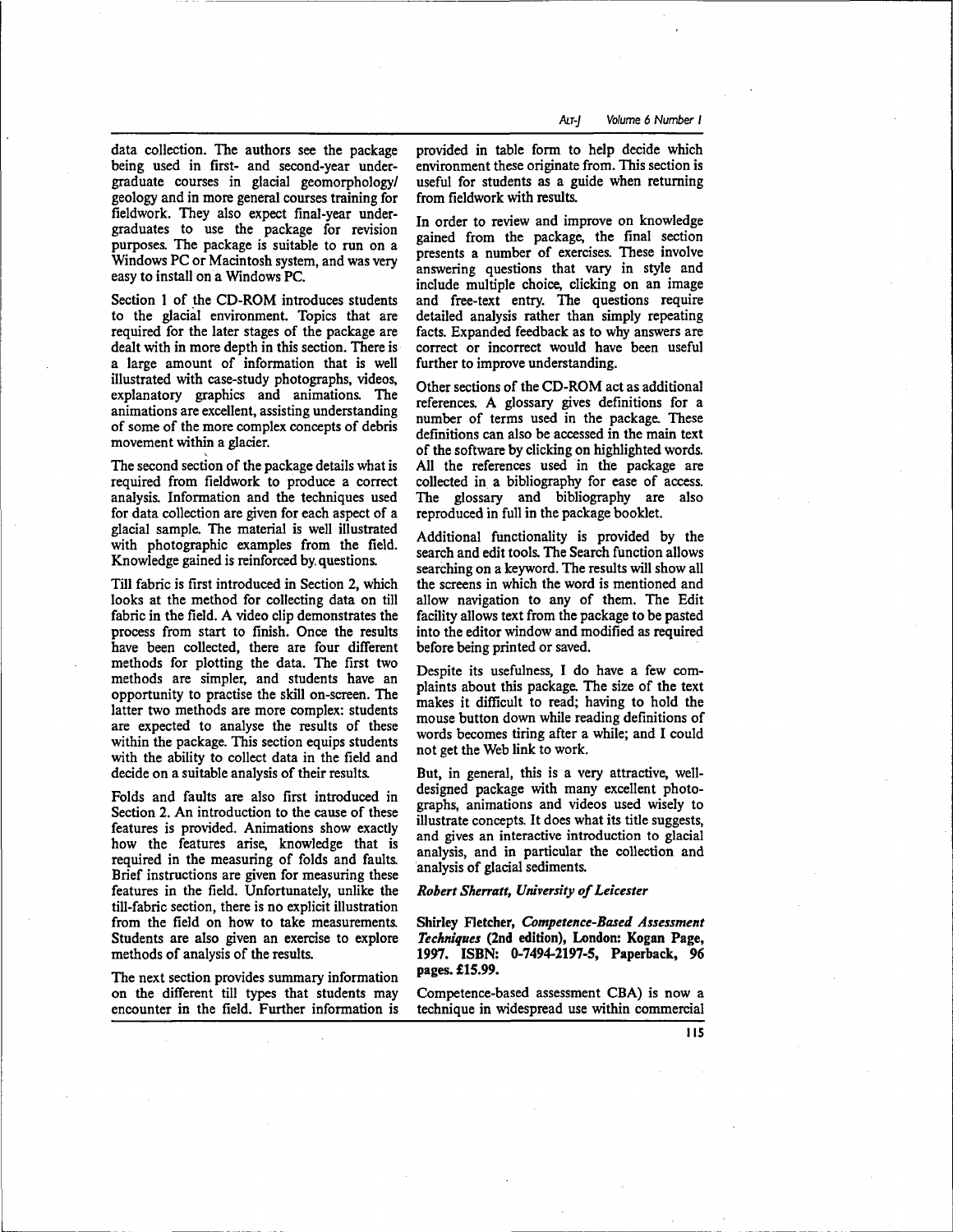organizations to support their training programmes. This book seeks to guide a newcomer through the concepts that underlie competence-based systems, and to highlight implementation issues. The author claims to cover in detail the What, Why, Where When, How and Who of CBA. This review details the structure of the book, and its strengths and its weaknesses in the light of its challenging remit.

It comprises two parts, namely: Foundations of Competence-Based Assessment and Practical Application. Each of the eight chapters is prefaced by a summary and finished by a review, with frequent diagrams intended to aid the reader. The first three chapters deal with the foundations of CBA. Chapter 1 differentiates between the different competence-based systems, in particular comparing the American and British models. A brief comparison is made with the 'traditional' model. The traditional model seems to be based on school rather college or university systems as the assessment is stated to be norm-based rather than criterion-referenced/ validated. I am pleased to say the book makes this terminology clear to the newcomer to this area. A more thorough explanation of CBA follows in chapter two. This chapter draws a clear line between the purpose of traditional and CBA. In addition, it outlines the implications of taking a CBA approach. Chapter 3 concludes Part 1 of the book with a description of the purposes and uses of CBA.

Part 2 covers the practical application of CBA. This begins in Chapter 4 by considering what is being assessed, the criteria used and the reason for performing an assessment. The chapter finishes by looking at some of the human factors that affect assessment. Chapter 5 concentrates on how evidence is collected. The various forms of evidence are discussed and issues relating to the ability of assessors to do the task properly are covered. Once the evidence is collected, it clearly must be related to some form of standard. Concepts relating to standards such as transparency, validity, reliability, authenticity, currency and sufficiency are described in Chapter 6. Chapter 7 deals with what happens after the assessment is finished. People who do not meet the standard must be dealt with, the results must be recorded and new training needs identified and catered for. As the chapter is only four pages long, a limited amount of material is  $\cdot$ covered. The final chapter, which deals with quality assurance, is again rather short.

From the above description of the book it would appear that all possible contingencies are covered, but the book is only 96 pages long. The review section is two sentences long, and the figures are often effectively bullet points with boxes drawn around them rather than being true figures. The author concentrates on defining all the terms and identifying all the issues involved. Very little critical analysis of CBA is provided. For example, CBA has only two outcomes: competent or not competent. Different degrees of competence are described as demoralizing, and unnecessary if a worker is competent at a task. However, a manager may wish to know the degree of competence exhibited by different workers when attempting to allocate tasks to a team. The argument for a simple decision, competent or not competent, is clear, but no attempt is made to deal with the counter argument. Line managers are identified as assessors in the workplace: what do you do if the line manager is not willing or competent to perform the assessment? Can you always risk finding out that somebody is incompetent by observing them doing the job?

The reader is likely to be somebody who is interested in introducing CBA to a company. Consequently, issues such as how to justify the resource implications should be covered. Methods of costing the training of assessors, designing of courses, and changing the corporate culture are not given. The detailed case studies would have been invaluable if they had included such costing and shown that identifiable benefits, that outweighed the costs, accrued to the companies within a two-year period.

I can nevertheless recommend this book to the newcomer to CBA. Despite my criticisms, it describes the terminology and issues very well. I found that having read a chapter, I had a very clear idea of the difficulties I would face in designing a CBA course. If, however, you already know the issues and are looking for solutions to the thorny practicalities of convincing management and implementing courses, you need to look elsewhere.

#### *Brian Turton, University of Wales College, Cardiff*

Shirley Fletcher, *Analysing Competence: Tools and Techniques for Analysing Jobs, Roles and Functions,* London: Kogan Page, 1997. ISBN: 0- 7494-2195-9. Paperback, 118 pages. £15.99.

This book is one of the Practical Trainer series published by Kogan Page, which, as the name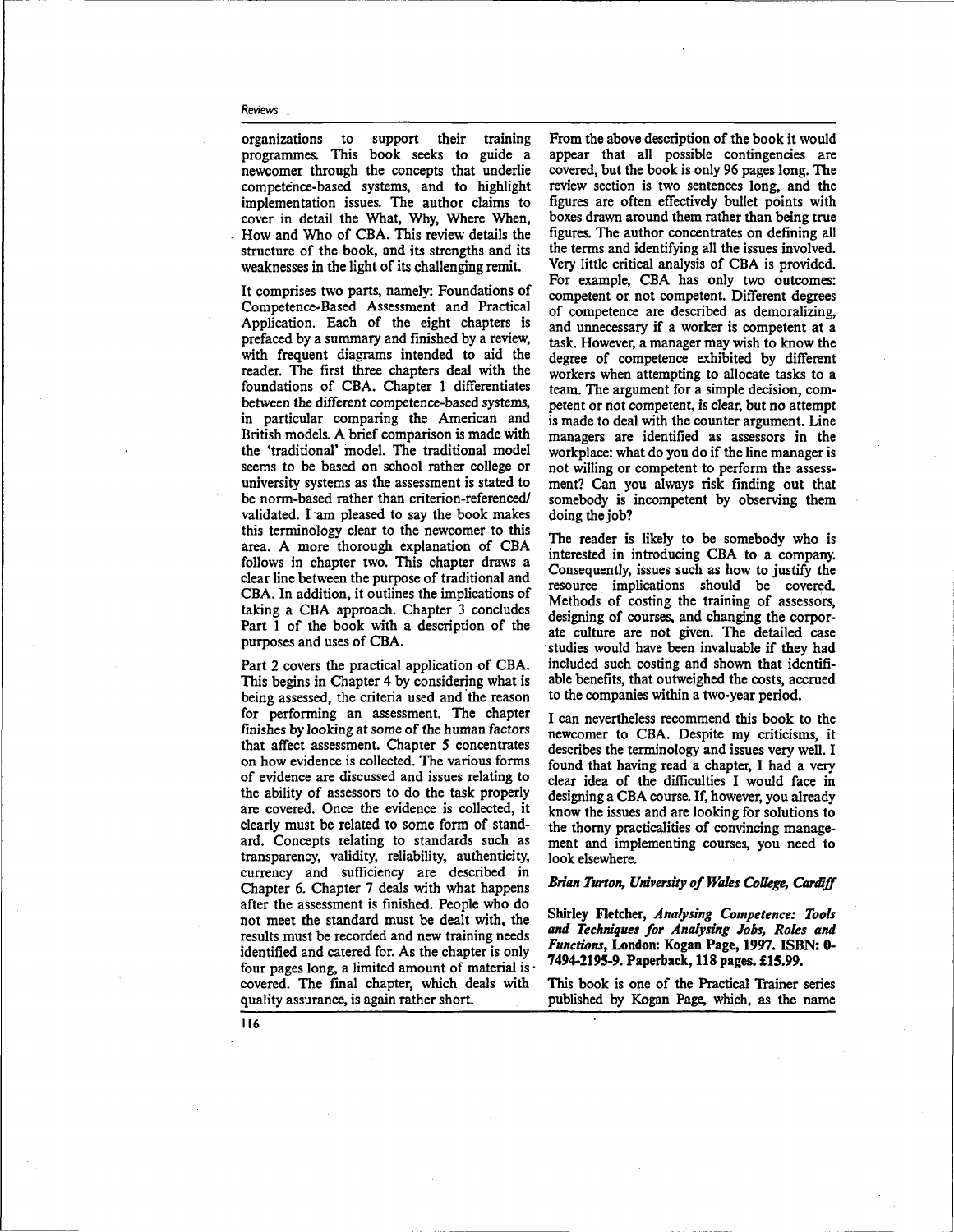suggests, aim to give concise practical advice on a particular topic. *Analysing Competence* is no exception. It is a brief outline of the main principles involved in an analysis of performance at work. In the brief introduction, the author emphasizes the importance of defining the problem and considering the actual and potential users of the analysis results at the beginning of the exercise. Competence is related to the structure of work, the expectations of work and human performance, all of which should be considered in any analysis. The author suggests that completing an analysis of these relationships would form the basis of a valuable and accepted vehicle for improving business performance. There is a widespread interest in competence and frameworks, in particular relating to training and education. Learning outcomes, for example, are measured as competences in NVQ documentation. The book consists of only three chapters, the last of which forms the bulk of the text.

The first chapter discusses the concept of competence, though the difference between 'competences' and 'competencies' does not at first become clear. Also, the concept of a 'competence framework' is not explained in detail. However, the author does explain that competence analysis and the resulting competence framework will only define the competencies, and to be of use in solving performance problems they need to form the basis of further analysis. This chapter aims to help with defining the analysis and development project, taking account of all influencing factors, and ends with a clear checklist for the reader to use. There is also a useful table of definitions (although its label and reference have been omitted from the text).

The second chapter begins with an outline for the reader to complete as a key reference document to the purposes of the study. The reader is then directed to the three steps of an analysis: identify components, examine relationships between components, restructure components. The author suggests that no single tool or technique will cover all three steps of the analysis, but a tool should be selected that will give the right kind of information for each step. There are two summary tables: one gives lists of tools and techniques for each of the three steps, the other lists uses of the competence framework in terms of the actual work being done. The chapter ends with an example proforma on which the reader can record the scope of the analysis and development project, including: overview, agreed definition of competence, goal of project, objectives of project, resources, management, products/ outcomes, evaluation, tools and techniques.

The third chapter is the longest. Here, the tools and techniques applicable to a study of competences are described. There is a good summary of each tool and which of the three steps it could be applied to. For quick reference, the chapter is separated into three sections corresponding to these three steps. The space devoted to serves only to give a brief outline, but a wide variety of tools and techniques are suggested, ranging from functional analysis and card-sort through to flow-chart, critical-path analysis and repertory grids. The reader is directed as to when and how to use each tool, together with advantages and disadvantages of its use. From the range of tools and techniques presented, the analyst should be able to select something suitable for a particular study. It would have been useful if the author had suggested references to find more details about each one, though a reader who has experience of using problem-solving techniques would be able to attempt to use these tools from the outlines given.

The references section at the end of the book appears to be fairly comprehensive, though with no recent publications cited. This is surprising in view of the statement in Chapter 1 that there is 'increasing interest in the subject [...] demonstrated by the wide range of publications devoted solely to [it]'. Within the text, some terms are mentioned, but not defined, and no reference is given for explanation of the terms. The text would have been improved by citing references and providing an index.

The book claims to 'help you to think innovatively to create a tailored solution for specific performance problems', and the various techniques presented would certainly provoke innovative thought in the reader. This book would be useful for someone wanting a brief outline of a variety of techniques for analysing competence at work, and the tables etc. would provide useful aide-memoirs for someone carrying out such an exercise.

#### *Janice Whatley, Manchester Metropolitan University*

*The Challenge of Problem-Based Learning,* edited by David Boud and Graham E. Feletti (2nd edition), London: Kogan Page, 1997. ISBN 0- 7494-2291-2, 1997, Hardback, 344 pages. £35.

In reviewing this book, I have to confess at the outset to a bias in favour of the general cause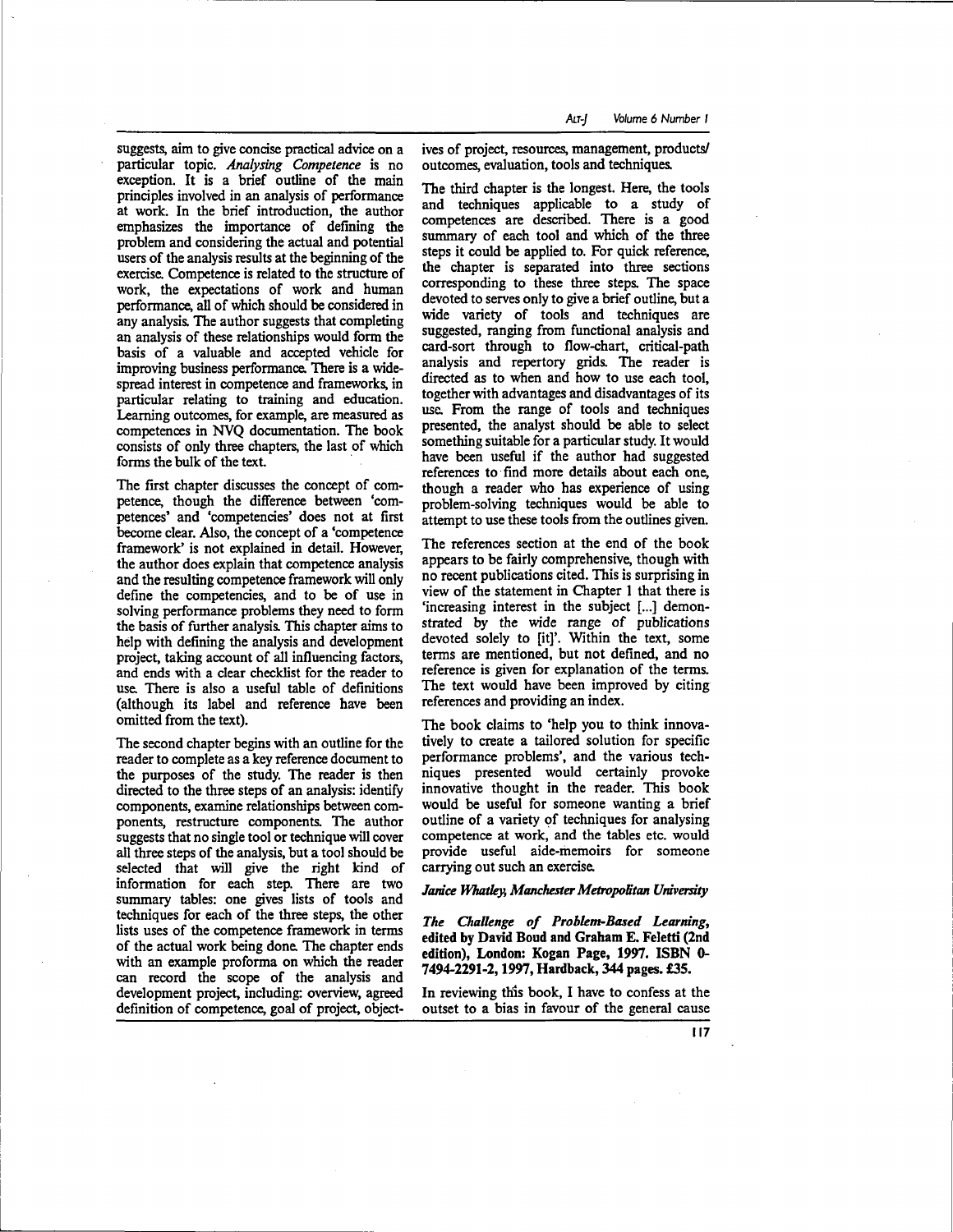that it seeks to promote. Higher education is less effective and efficient than it could be, largely because of the persistence of educational methods based on the oral tradition of communication. Methods which encourage a move away from the lecture room towards a greater degree of engagement by students (with the correlative shift away from dependence towards independence) are, in my view, to be nourished - provided that they show potential for increasing educational effectiveness (and, as a secondary consideration, efficiency). This book makes a positive contribution in this respect.

Problem-based learning (PBL) inverts the standard type of curriculum in higher education. Instead of providing units of study which can be used as building-blocks in multidimensional 'capstone' activities such as projects and dissertations, it faces students from the start with situations that can only be resolved through their active involvement in searching out relevant material from a variety of sources, only one of which is the tutor. In that sense, PBL is very much in the tradition of resource-based learning - a mode which is on the threshojd of a new lease of life because of the increasing availability of information in electronic form. However, PBL is far wider in its range than the acquisition and transformation of information: problems in the world outside academe are 'messy', often lacking clear boundaries, and requiring the solver(s) to exhibit the wide range of intellectual, practical and social skills that is embodied in the notion of 'capability" (Stephenson and Weil, 1992).

The book comprises 33 chapters which are distributed between six parts. Part I deals with the nature of PBL; Part II with getting started; Part **III** with design and implementation; and Part V with the assessment of students and the evaluation of programmes. Part IV provides a number of examples from different professions; and Part VI seeks to address the issue of how PBL might develop.

The book (wittingly/wittily?) requires readers to pursue a PBL strategy if they are to work towards the development of PBL in their own institutions: there is no standard recipe on offer - rather, the bulk of the book consists of a series of experiences and ideas that have been written down by practitioners. Some have basically adopted models from elsewhere; others have gone in for more adaptation and redesign in

order to satisfy their own institution's needs. If readers are seriously considering PBL, they will need to read the whole book in order to extract the necessary ideas and experiences. Here the large number of short chapters is a disadvantage: I found myself wanting much more detail than some chapters were able (allowed?) to provide, yet some details were repeated in different chapters.. Those who are interested in particular angles on PBL will probably need to consult the original (and fuller) sources quoted in the chapters' bibliographies.

In deciding whether or not to opt for PBL, the potential user has to bear in mind the characteristics of the entering students. Those who have **little** or no experience of PBL may find a PBL-based programme of study to be disconcerting. The medical students at McMaster University, whose PBL-based programme is well-established and has clearly influenced many of the contributors, have at least a bachelor's degree (and many have more advanced degrees), and so could be expected to have acquired beforehand the skills of searching out and processing information relevant to the problems being set. School leavers, on the other hand, will almost certainly have had much less opportunity to develop the requisite skills.

Likewise, the skills of staff may need to be developed if a PBL-based curriculum is to be soundly underpinned. Chapter 16 outlines the multiplicity of roles that fall to the tutor on a PBL-based programme, and is likely to provoke thought in those who teach on more conventional programmes. The shift in perspective from traditional teaching approaches is profound, and requires that hearts and minds be positively engaged well before any change to PBL is set in train (whether for whole programmes or partprogrammes). Academic leadership and management are of vital importance here. One should not overlook institutional politics: an innovation not supported as fully as it might have been may find difficulty in succeeding, as the case study of the introduction of the BInf at Griffith University (Chapter 9) suggests.

Part VI is the least strong component of the book: 'Beyond problem-based learning' hints to the reader that, after the long journey through the preceding 307 pages, there is a further peak to be scaled, a new and greater truth to be revealed. The reader is likely to be disappointed, for the three chapters seem to be taking steps backward, dealing with matters that could easily